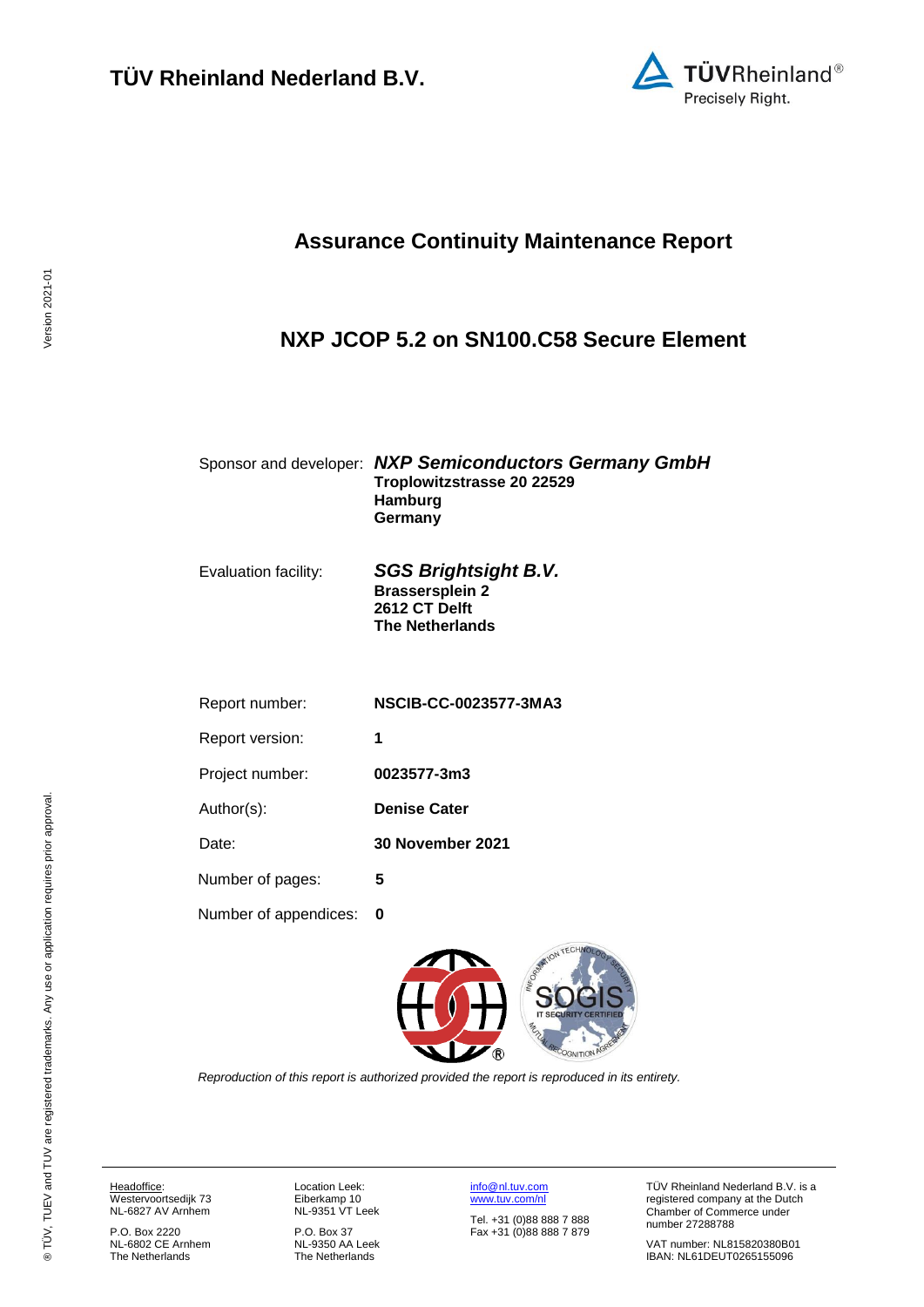# **CONTENTS:**

| $\mathbf 1$    | <b>Summary</b>                                | 3      |
|----------------|-----------------------------------------------|--------|
|                | 2 Assessment                                  | 4      |
| 2.1<br>2.2     | Introduction<br><b>Description of Changes</b> | 4<br>4 |
| 3 <sup>1</sup> | <b>Conclusion</b>                             | 5      |
| $\overline{4}$ | <b>Bibliography</b>                           | 5      |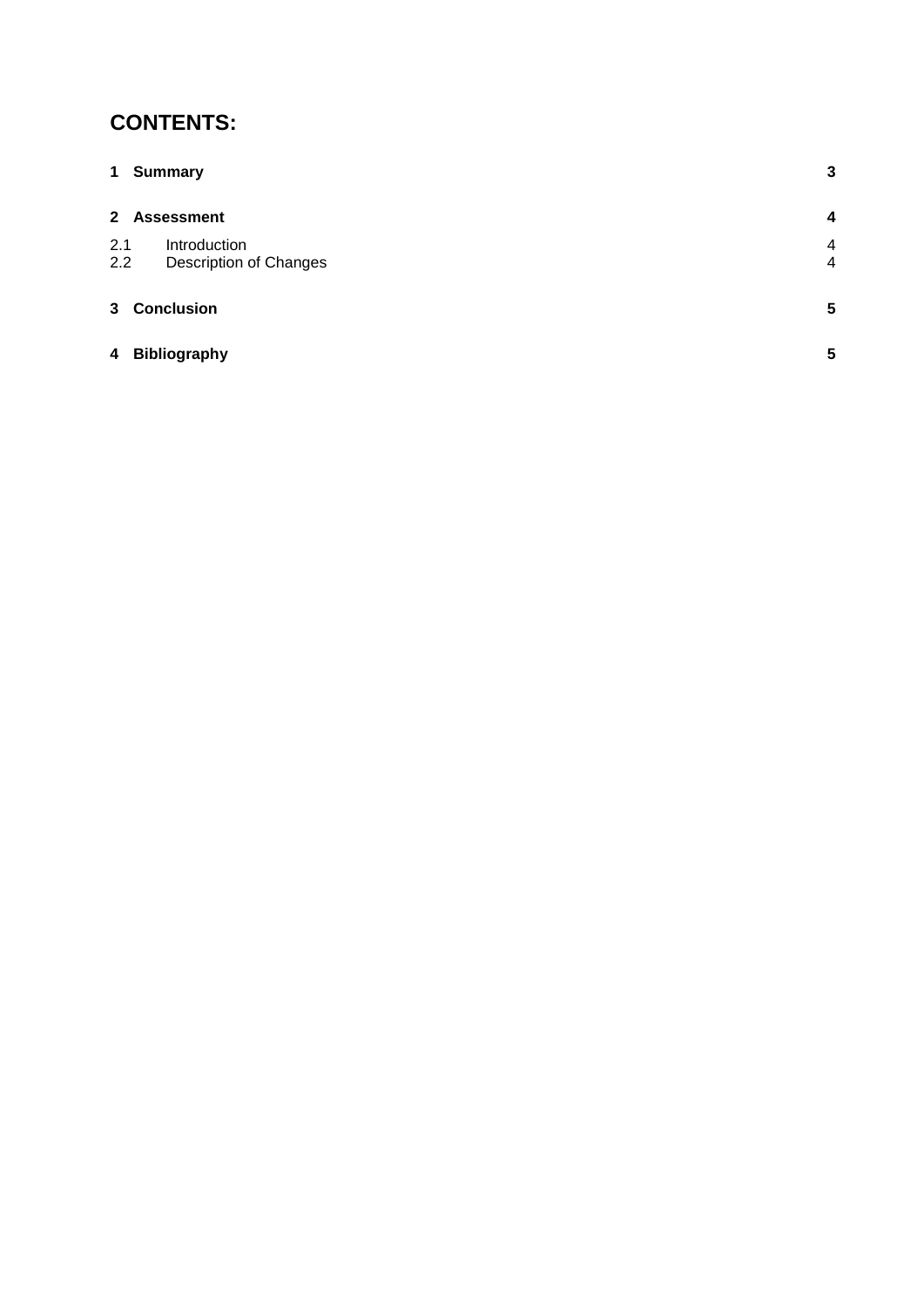## **1 Summary**

The IT product identified in this report was assessed according to the Assurance Continuity: CCRA Requirements *[AC],* the developer's Impact Analysis Report *[IAR]* and evaluator's assessment *[pETR]*. The baseline for this assessment was the Certification Report *[CR]*, the previous maintenance reports *[MA1]* and *[MA2]*, the Security Target and the Evaluation Technical Report of the product certified by the NSCIB under NSCIB-CC-21[-0023577.](#page-0-0)

The changes to the certified product are related to a minor change in the software not impacting the security functionality of the certified product. The identification of the maintained product is modified to [NXP JCOP 5.2 on SN100.C58 Secure Element,](#page-0-1) and the configuration "JCOP 5.2 R3.01.1-2" has been added.

Consideration of the nature of the changes leads to the conclusion that they can be classified as minor changes and that certificate maintenance is the correct path to continuity of assurance.

The resistance to attacks has not been re-assessed in the course of this maintenance process. Therefore, the assurance as outlined in the Certification Report *[CR]* is maintained for the new version of the product.

This report is an addendum to the Certification Report NSCIB-CC[-0023577-](#page-0-0)CR3 *[CR]*, together with the previous maintenance reports *[MA1]* and *[MA2]*, and reproduction is authorised provided the report is reproduced in its entirety.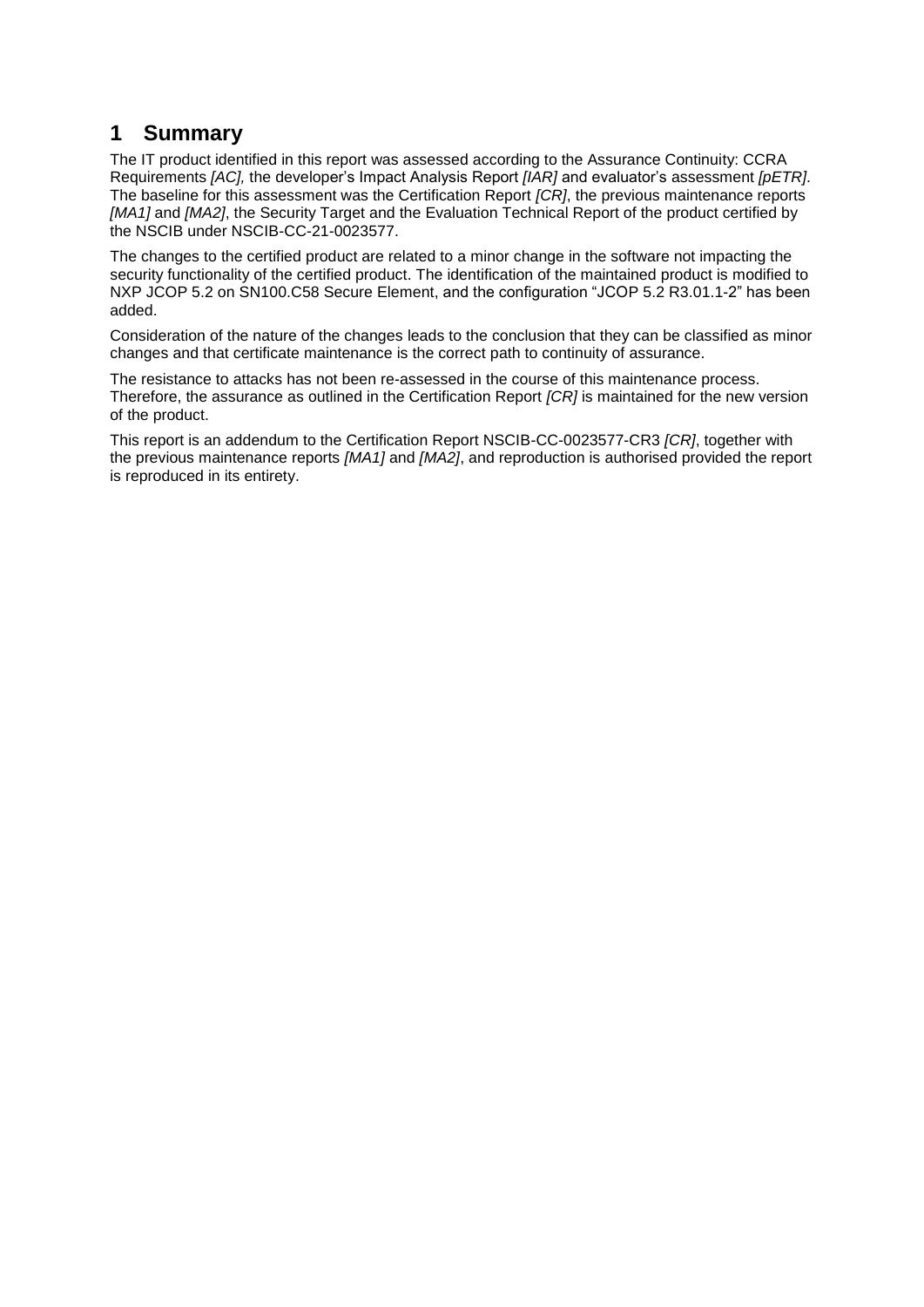## **2 Assessment**

#### *2.1 Introduction*

The IT product identified in this report was assessed according to the Assurance Continuity: CCRA Requirements *[AC],* the developer's Impact Analysis Report *[IAR]* and evaluator's assessment *[pETR]*. The baseline for this assessment was the Certification Report *[CR]*, the Security Target and the Evaluation Technical Report of the product certified by the NSCIB under NSCIB-CC-21[-0023577](#page-0-0) and previously maintained under NSCIB-CC-0023577-3MA1 and NSCIB-CC-0023577-3MA2.

On 03 November 2021 [NXP Semiconductors Germany GmbH](#page-0-2) submitted a request for assurance maintenance for the [NXP JCOP 5.2 on SN100.C58 Secure Element.](#page-0-1)

NSCIB has assessed the *[IAR]* according to the requirements outlined in the document Assurance Continuity: CCRA Requirements *[AC]*.

In accordance with those requirements, the IAR describes (i) the changes made to the certified TOE, (ii) the evidence updated as a result of the changes and (iii) the security impact of the changes.

This is supported by the evaluator's assessment *[pETR]*.

#### *2.2 Description of Changes*

The TOE is a composite TOE, consisting of a Java Card smart card operating system and an underlying platform. The original evaluation of the TOE was conducted as a composite evaluation and used the results of the CC evaluation of the underlying hardware certified as described in *[HW CERT]*.

The changes to the certified product as described in the *[IAR]* are only related to the introduction of patch code to configuration "JCOP 5.2 R3.01.1" resulting in configuration "JCOP 5.2 R3.01.1-2" (note this patch is applied independently of the patch identified as JCOP 5.2 R3.01.1-1). This update to the software was classified by developer *[IAR]* and original evaluator *[pETR]* as minor changes with no impact on security.

Configuration Management procedures required a change in the product identifier. The name remains unchanged as NXP JCOP 5.2 on SN100.C58 Secure Element, but includes the configuration "JCOP 5.2 R3.01.1-2" relating to the updated software component. An update of the guidance documentation was also provided to describe the identification method for new configuration (*[UGMR3.01.1-2]*, *[UGCSPR3.01.1-2]* and *[UGMSEM3.01.1-2]*).

The configuration list for the TOE has been updated as a result of the changes to include the updated Security Target *[ST]* and *[ST-Lite]*.